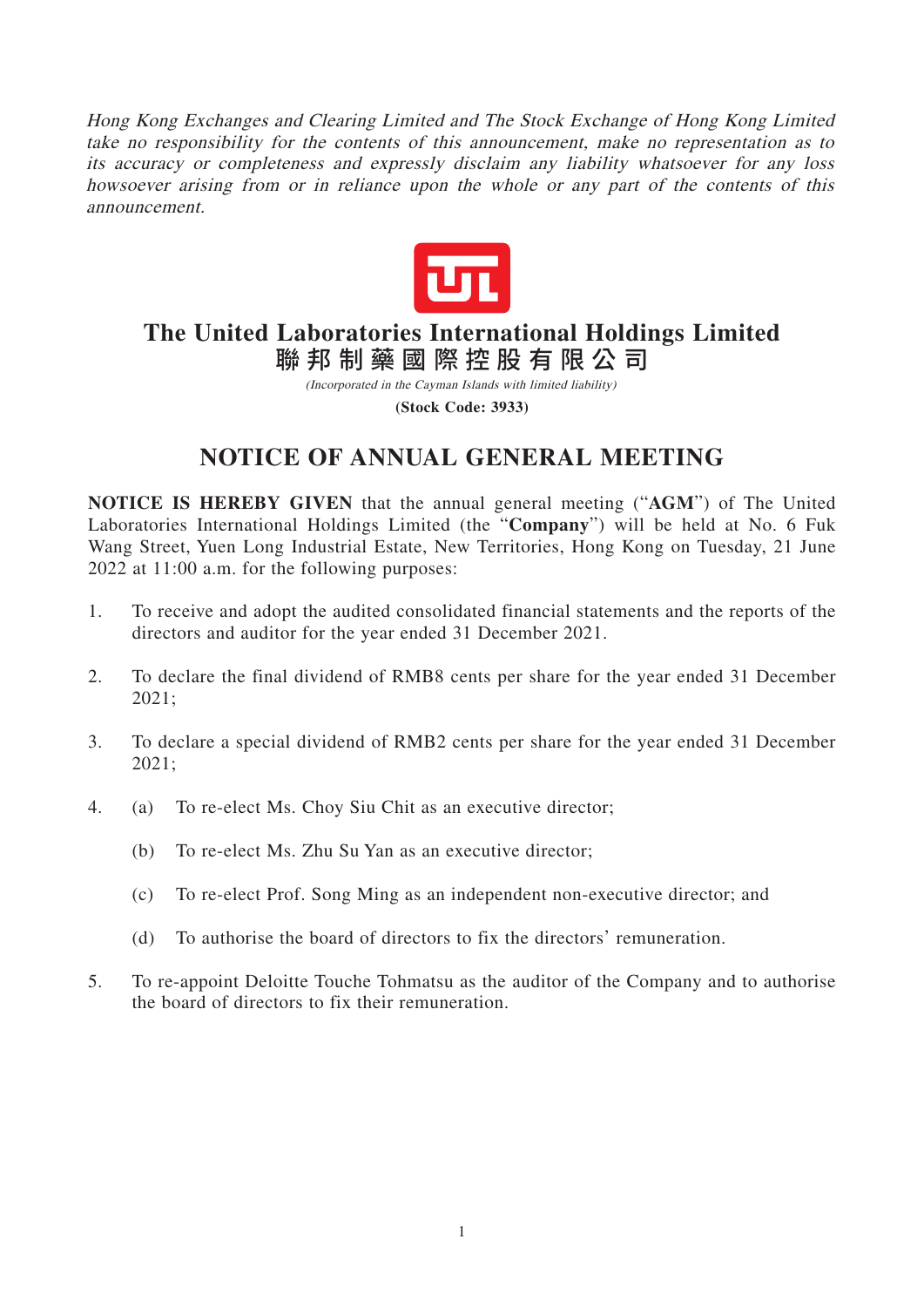6. To consider and, if thought fit, to pass the following resolution as an ordinary resolution:

## "**THAT**:

- (a) subject to paragraph (c) below, pursuant to the Rules (the "**Listing Rules**") Governing the Listing of Securities on The Stock Exchange of Hong Kong Limited (the "**Stock Exchange**"), the exercise by the directors of the Company during the Relevant Period of all the powers of the Company to allot, issue and deal with additional shares of the Company ("**Shares**") and to make or grant offers, agreements and options, including warrants to subscribe for Shares, which might require the exercise of such powers be and the same is hereby generally and unconditionally approved;
- (b) the approval in paragraph (a) above shall authorise the directors of the Company during the Relevant Period to make or grant offers, agreements and options which might require the exercise of such powers after the end of the Relevant Period;
- (c) the aggregate nominal amount of share capital allotted or agreed conditionally or unconditionally to be allotted (whether pursuant to options or otherwise) by the directors of the Company pursuant to the approval in paragraph (a) above, otherwise than pursuant to (i) a Rights Issue; or (ii) the exercise of any options granted under the share option scheme of the Company; or (iii) any scrip dividend or similar arrangements providing for the allotment and issue of Shares in lieu of the whole or part of a dividend on Shares in accordance with the Articles of Association of the Company in force from time to time; or (iv) any issue of Shares upon the exercise of rights of subscription or conversion under the terms of any warrants of the Company or any securities which are convertible into Shares, shall not exceed the aggregate of:
	- (aa) 20% of the aggregate nominal amount of the share capital of the Company in issue on the date of the passing of this resolution; and
	- (bb) (if the directors of the Company are so authorised by a separate ordinary resolution of the shareholders of the Company) the nominal amount of any share capital of the Company repurchased by the Company subsequent to the passing of this resolution (up to a maximum equivalent to 10% of the aggregate nominal amount of the share capital of the Company in issue on the date of the passing of the resolution no. 7),

and the authority pursuant to paragraph (a) of this resolution shall be limited accordingly; and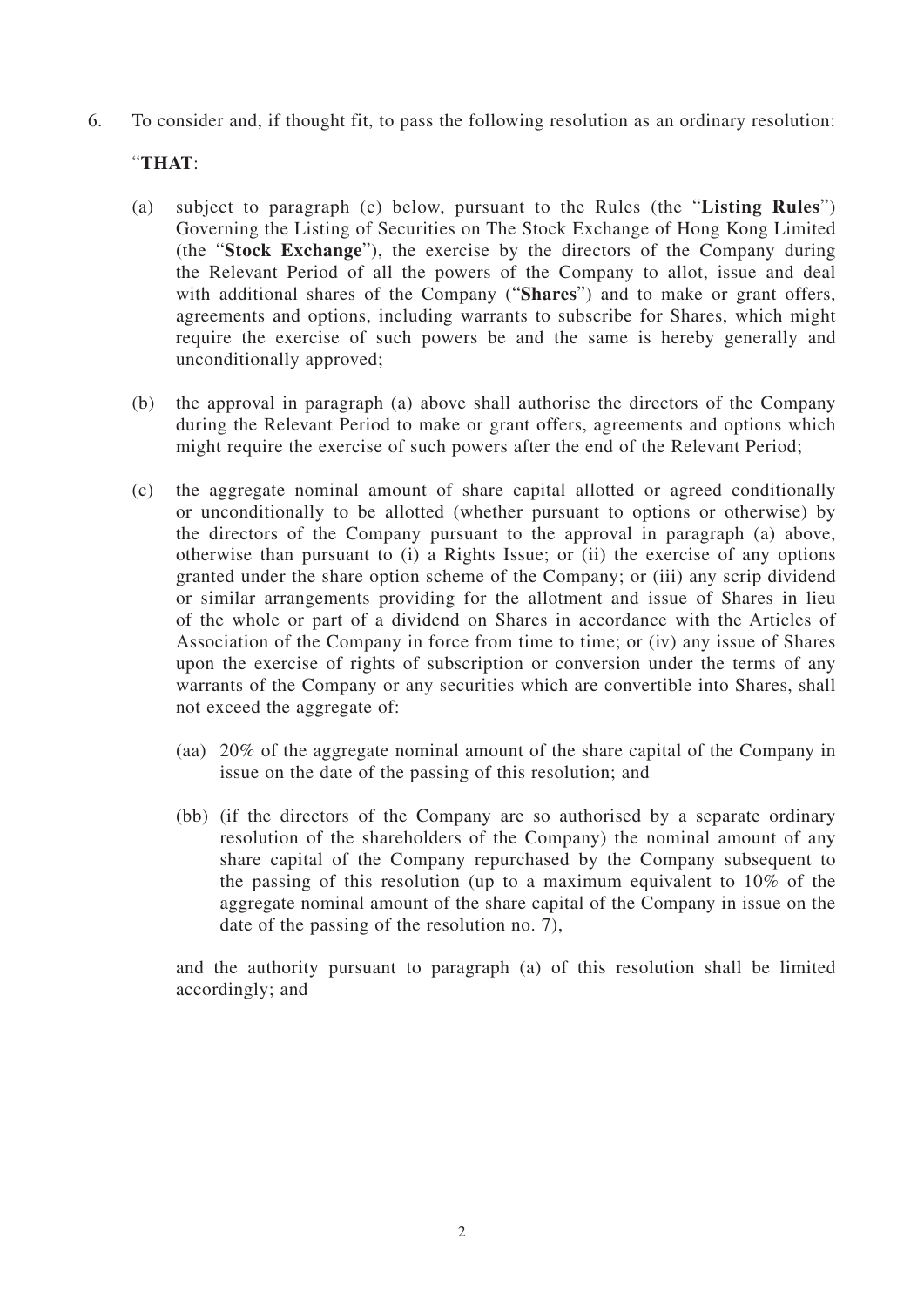- (d) for the purposes of this resolution, "**Relevant Period**" means the period from the date of the passing of this resolution until whichever is the earliest of:
	- (i) the conclusion of the next annual general meeting of the Company;
	- (ii) the expiration of the period within which the next annual general meeting of the Company is required by the Articles of Association of the Company, the Companies Law (Law 3 of 1961, as consolidated and revised) of the Cayman Islands (the "**Companies Law**") or any other applicable law of Cayman Islands to be held; and
	- (iii) the passing of an ordinary resolution by the shareholders of the Company in general meeting revoking or varying the authority given to the directors of the Company by this resolution;

"**Rights Issue**" means an offer of Shares, or offer or issue of warrants, options or other securities giving rights to subscribe for Shares open for a period fixed by the directors of the Company to holders of Shares on the register on a fixed record date in proportion to their then holdings of Shares (subject to such exclusion or other arrangements as the directors of the Company may deem necessary or expedient in relation to fractional entitlements, or having regard to any restrictions or obligations under the laws of, or the requirements of, or the expense or delay which may be involved in determining the existence or extent of any restrictions or obligations under the laws of, or the requirements of, any jurisdiction outside Hong Kong or any recognised regulatory body or any stock exchange outside Hong Kong)."

7. To consider and, if thought fit, to pass the following resolution as an ordinary resolution:

## "**THAT**:

- (a) the exercise by the directors of the Company during the Relevant Period of all powers of the Company to repurchase the Shares on the Stock Exchange or any other stock exchange on which the Shares may be listed and recognised by the Securities and Futures Commission and the Stock Exchange for such purpose, and otherwise in accordance with the rules and regulations of the Securities and Futures Commission, the Stock Exchange, the Companies Law and all other applicable laws in this regard, be and the same is hereby generally and unconditionally approved;
- (b) the aggregate nominal amount of Shares which may be purchased by the Company pursuant to the approval in paragraph (a) during the Relevant Period shall not exceed 10% of the aggregate nominal amount of the issued share capital of the Company as at the date of the passing of this resolution and the authority pursuant to paragraph (a) of this resolution shall be limited accordingly; and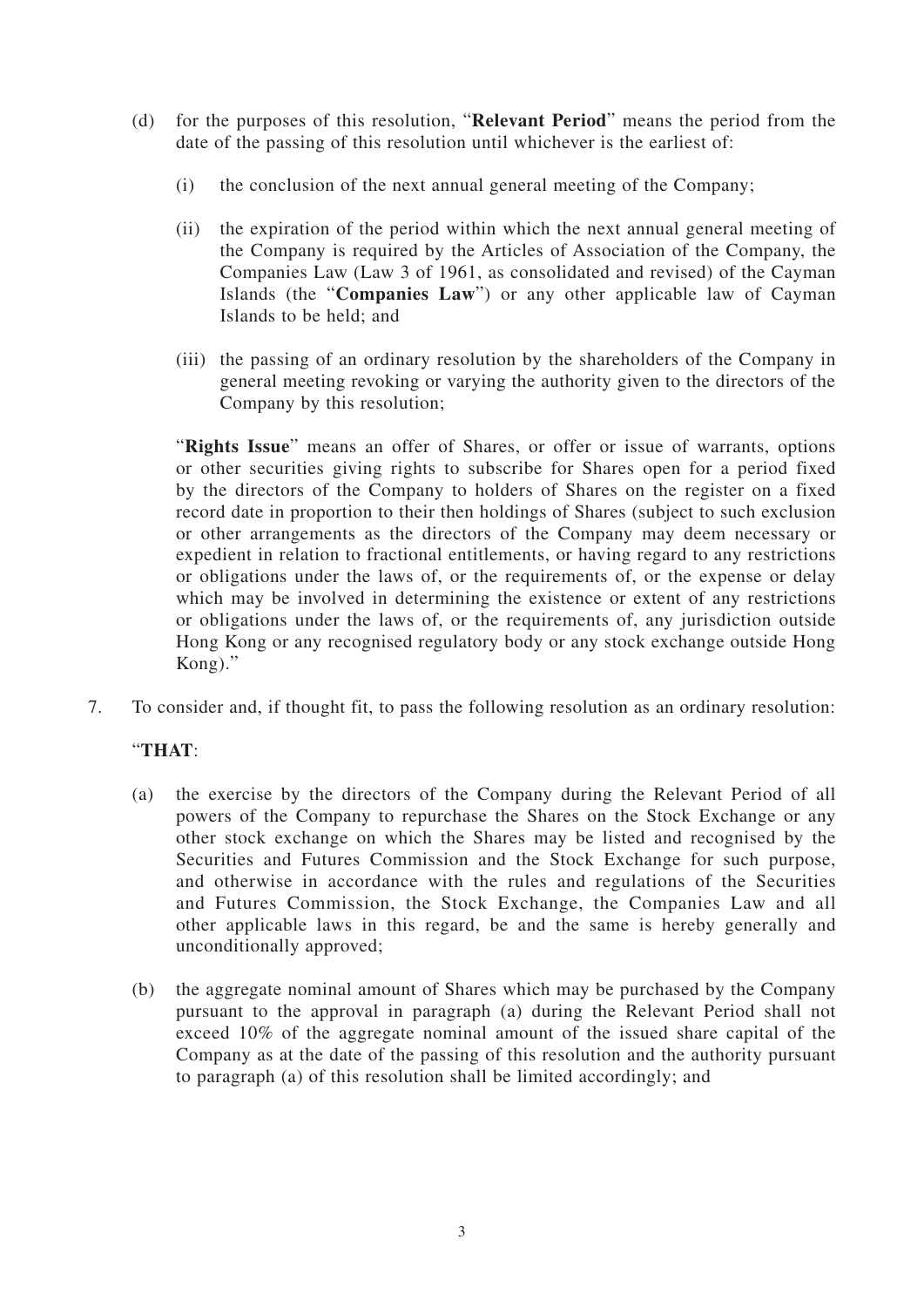- (c) for the purposes of this resolution, "**Relevant Period**" means the period from the date of the passing of this resolution until whichever is the earliest of:
	- (i) the conclusion of the next annual general meeting of the Company;
	- (ii) the expiration of the period within which the next annual general meeting of the Company is required by the Articles of Association of the Company, the Companies Law or any other applicable law of Cayman Islands to be held; and
	- (iii) the passing of an ordinary resolution by the shareholders of the Company in general meeting revoking or varying the authority given to the directors of the Company by this resolution."
- 8. "**THAT** conditional upon the passing of Resolutions Nos. 6 and 7 above, the general mandate granted to the directors of the Company to exercise the powers of the Company to allot, issue or otherwise deal with additional securities of the Company pursuant to Resolution No. 6 above be and is hereby extended by the addition thereto a number representing the total number of the Shares repurchased by the Company under the authority granted pursuant to Resolution No. 7 above, provided that such number shall not exceed 10% of the total number of Shares in issue at the date of the passing of this Resolution."

## By Order of the Board, **The United Laboratories International Holdings Limited Leung Wing Hon** Company Secretary

Hong Kong, 29 April 2022

Registered office: Cricket Square Hutchins Drive P.O. Box 2681 Grand Cayman KY1-1111 Cayman Islands

Head office and principal place of business in Hong Kong: 6 Fuk Wang Street Yuen Long Industrial Estate New Territories Hong Kong

#### Notes:

1. The Register of Members of the Company will be closed on the following time periods during which no transfer of Shares will be registered:

| Events                                                                                          | <b>Book close period</b>                                     |
|-------------------------------------------------------------------------------------------------|--------------------------------------------------------------|
| For attendance to the AGM:                                                                      | 20 June $2022 - 21$ June $2022$                              |
| For entitlement to the final dividend and special dividend:<br>(subject to approval at the AGM) | 7 July 2022 – 8 July 2022<br>(Record date being 8 July 2022) |